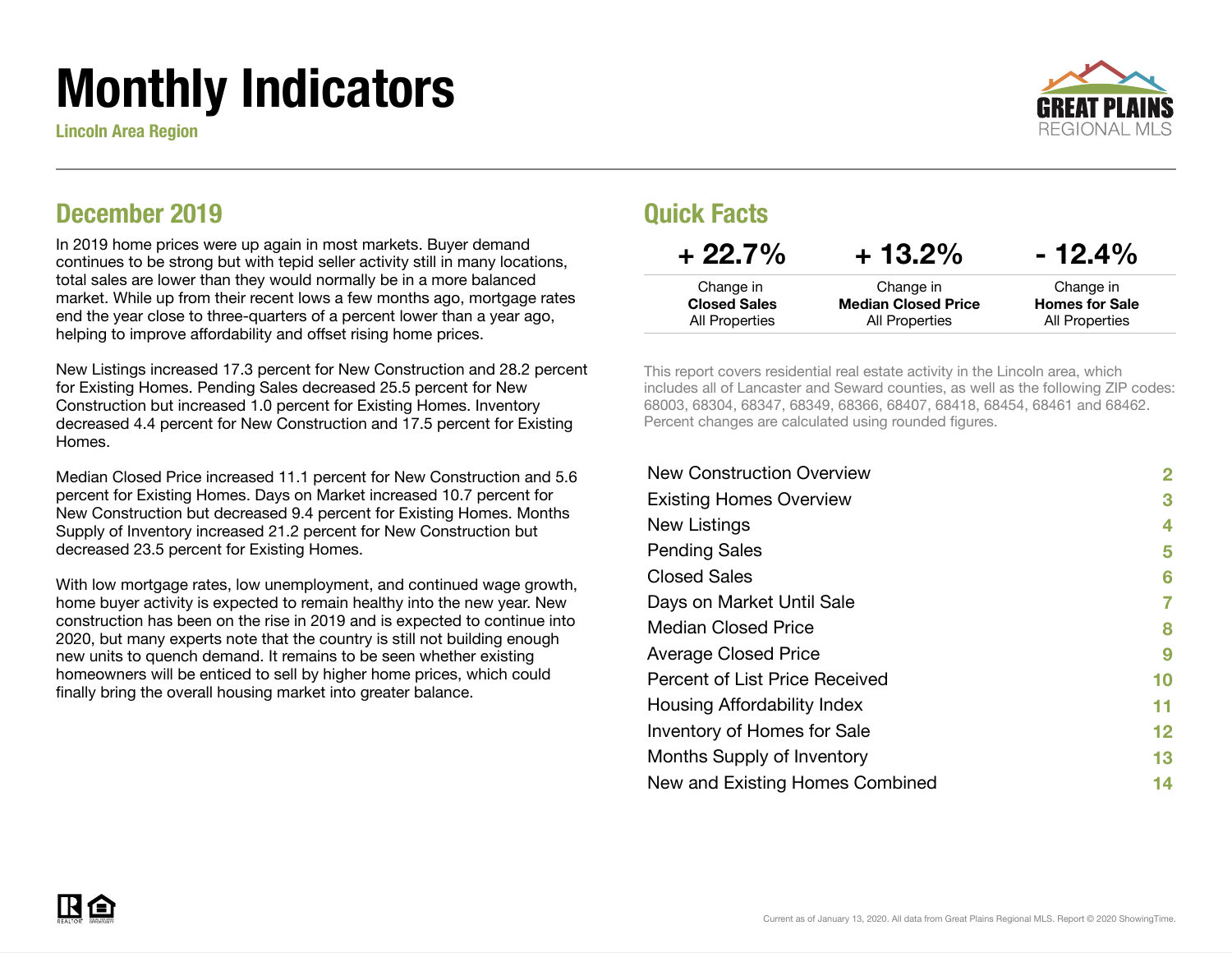### New Construction Overview

Key metrics by report month and for year-to-date (YTD) starting from the first of the year. New Construction properties only.



| <b>Key Metrics</b>                    | <b>Historical Sparkbars</b>                                   | 12-2018   | 12-2019   | % Change | <b>YTD 2018</b> | <b>YTD 2019</b> | % Change |
|---------------------------------------|---------------------------------------------------------------|-----------|-----------|----------|-----------------|-----------------|----------|
| <b>New Listings</b>                   | 12-2017<br>$6 - 2019$<br>12-2019<br>$6 - 2018$<br>12-2018     | 75        | 88        | $+17.3%$ | 1,465           | 1,208           | $-17.5%$ |
| <b>Pending Sales</b>                  | 12-2019<br>12-2017<br>$6 - 2018$<br>12-2018<br>$6 - 2019$     | 47        | 35        | $-25.5%$ | 782             | 625             | $-20.1%$ |
| <b>Closed Sales</b>                   | 12-2019<br>12-2017<br>$6 - 2018$<br>12-2018<br>$6 - 2019$     | 54        | 50        | $-7.4%$  | 743             | 666             | $-10.4%$ |
| Days on Market Until Sale             | 12-2017<br>12-2018<br>12-2019<br>$6 - 2018$<br>6-2019         | 56        | 62        | $+10.7%$ | 52              | 57              | $+9.6%$  |
| <b>Median Closed Price</b>            | $6 - 2018$<br>12-2018<br>$12 - 2017$<br>$6 - 2019$<br>12-2019 | \$278,026 | \$309,003 | $+11.1%$ | \$291,591       | \$309,900       | $+6.3%$  |
| <b>Average Closed Price</b>           | 12-2017<br>$6 - 2018$<br>12-2018<br>$6 - 2019$<br>12-2019     | \$306,336 | \$319,517 | $+4.3%$  | \$306,906       | \$317,396       | $+3.4%$  |
| <b>Percent of List Price Received</b> | 12-2018<br>$12 - 2017$<br>$6 - 2018$<br>$6 - 2019$<br>12-2019 | 100.2%    | 100.6%    | $+0.4%$  | 100.6%          | 100.6%          | 0.0%     |
| <b>Housing Affordability Index</b>    | $12 - 2017$<br>$6 - 2018$<br>12-2018<br>$6 - 2019$<br>12-2019 | 113       | 102       | $-9.7%$  | 108             | 102             | $-5.6%$  |
| <b>Inventory of Homes for Sale</b>    | 12-2017<br>12-2018<br>$6 - 2019$<br>12-2019<br>$6 - 2018$     | 341       | 326       | $-4.4%$  |                 |                 |          |
| <b>Months Supply of Inventory</b>     | $12 - 2017$<br>$6 - 2018$<br>12-2018<br>$6 - 2019$<br>12-2019 | 5.2       | 6.3       | $+21.2%$ |                 |                 |          |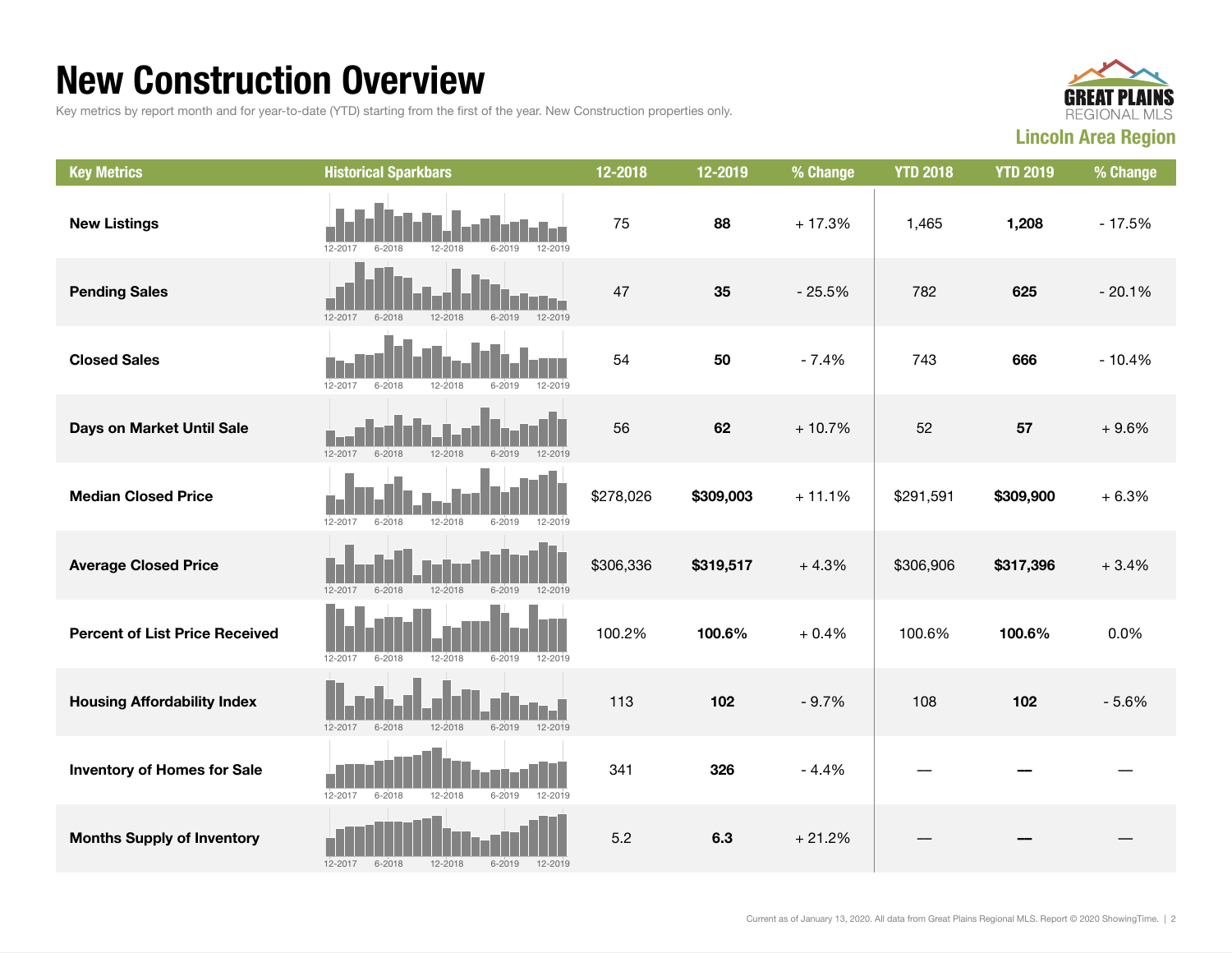## Existing Homes Overview

Key metrics by report month and for year-to-date (YTD) starting from the first of the year. Existing Homes properties only.



| <b>Key Metrics</b>                    | <b>Historical Sparkbars</b>                                   | 12-2018   | 12-2019   | % Change | <b>YTD 2018</b> | <b>YTD 2019</b> | % Change |
|---------------------------------------|---------------------------------------------------------------|-----------|-----------|----------|-----------------|-----------------|----------|
| <b>New Listings</b>                   | 12-2017<br>$6 - 2018$<br>12-2018<br>6-2019<br>12-2019         | 195       | 250       | $+28.2%$ | 5,025           | 5,398           | $+7.4%$  |
| <b>Pending Sales</b>                  | 12-2017<br>12-2019<br>$6 - 2018$<br>12-2018<br>$6 - 2019$     | 209       | 211       | $+1.0%$  | 3,799           | 4,073           | $+7.2%$  |
| <b>Closed Sales</b>                   | 12-2017<br>$6 - 2018$<br>12-2018<br>$6 - 2019$<br>12-2019     | 255       | 329       | $+29.0%$ | 3,771           | 4,054           | $+7.5%$  |
| Days on Market Until Sale             | 12-2018<br>$6 - 2019$<br>12-2019<br>$12 - 2017$<br>$6 - 2018$ | 32        | 29        | $-9.4%$  | 22              | 23              | $+4.5%$  |
| <b>Median Closed Price</b>            | 12-2017<br>12-2018<br>$6 - 2018$<br>$6 - 2019$<br>12-2019     | \$180,000 | \$190,000 | $+5.6%$  | \$180,000       | \$189,000       | $+5.0%$  |
| <b>Average Closed Price</b>           | $12 - 2017$<br>$6 - 2018$<br>12-2018<br>$6 - 2019$<br>12-2019 | \$202,818 | \$221,914 | $+9.4%$  | \$212,110       | \$219,886       | $+3.7%$  |
| <b>Percent of List Price Received</b> | 12-2017<br>12-2018<br>$6 - 2018$<br>$6 - 2019$<br>12-2019     | 97.3%     | 97.8%     | $+0.5%$  | 98.8%           | 98.5%           | $-0.3%$  |
| <b>Housing Affordability Index</b>    | 12-2018<br>12-2019<br>12-2017<br>$6 - 2018$<br>$6 - 2019$     | 175       | 166       | $-5.1%$  | 175             | 167             | $-4.6%$  |
| <b>Inventory of Homes for Sale</b>    | 12-2017<br>$6 - 2018$<br>12-2018<br>$6 - 2019$<br>12-2019     | 543       | 448       | $-17.5%$ |                 |                 |          |
| <b>Months Supply of Inventory</b>     | $6 - 2018$<br>12-2018<br>12-2019<br>12-2017<br>$6 - 2019$     | 1.7       | $1.3$     | $-23.5%$ |                 |                 |          |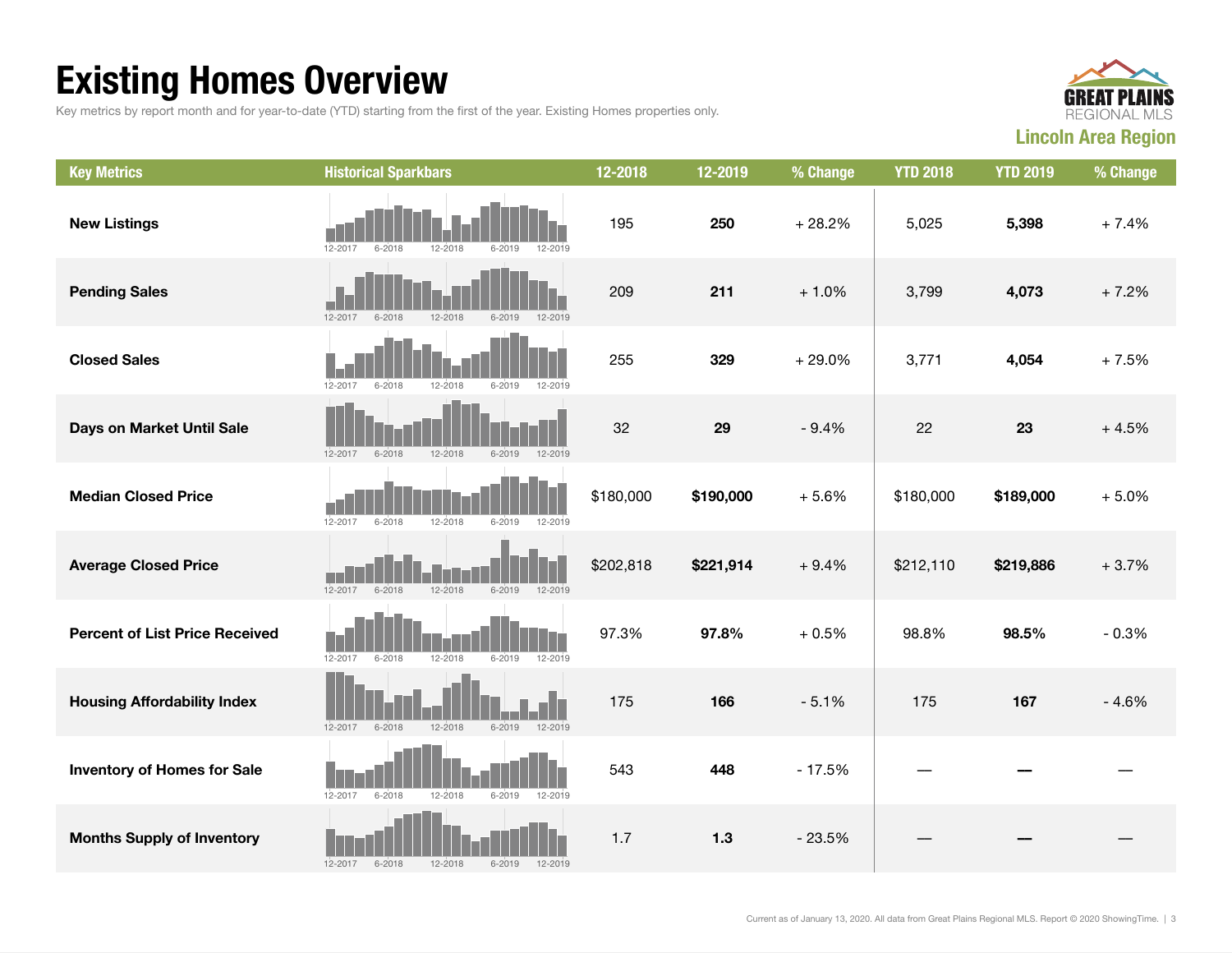### New Listings

A count of the properties that have been newly listed on the market in a given month.





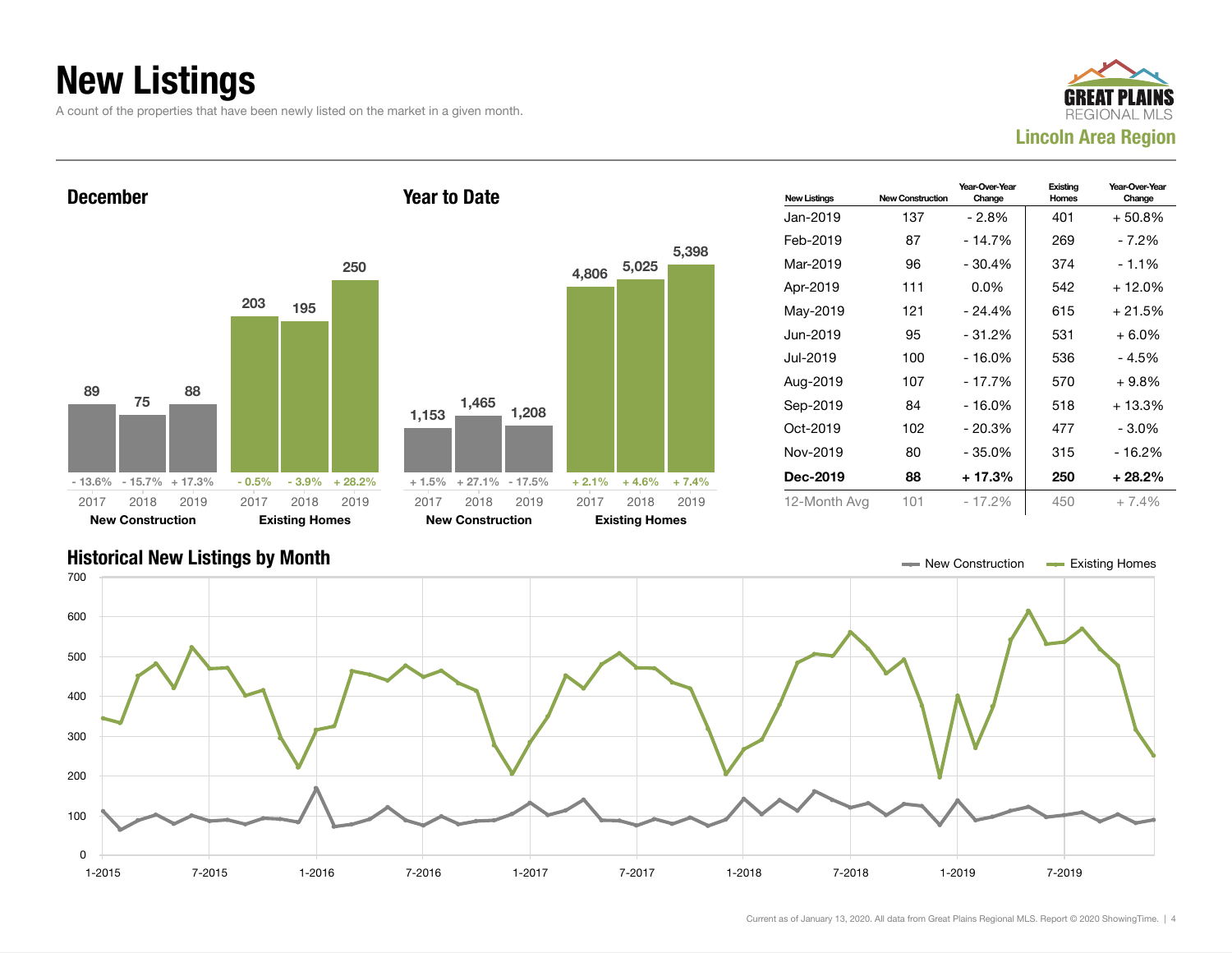### Pending Sales

A count of the properties on which offers have been accepted in a given month.





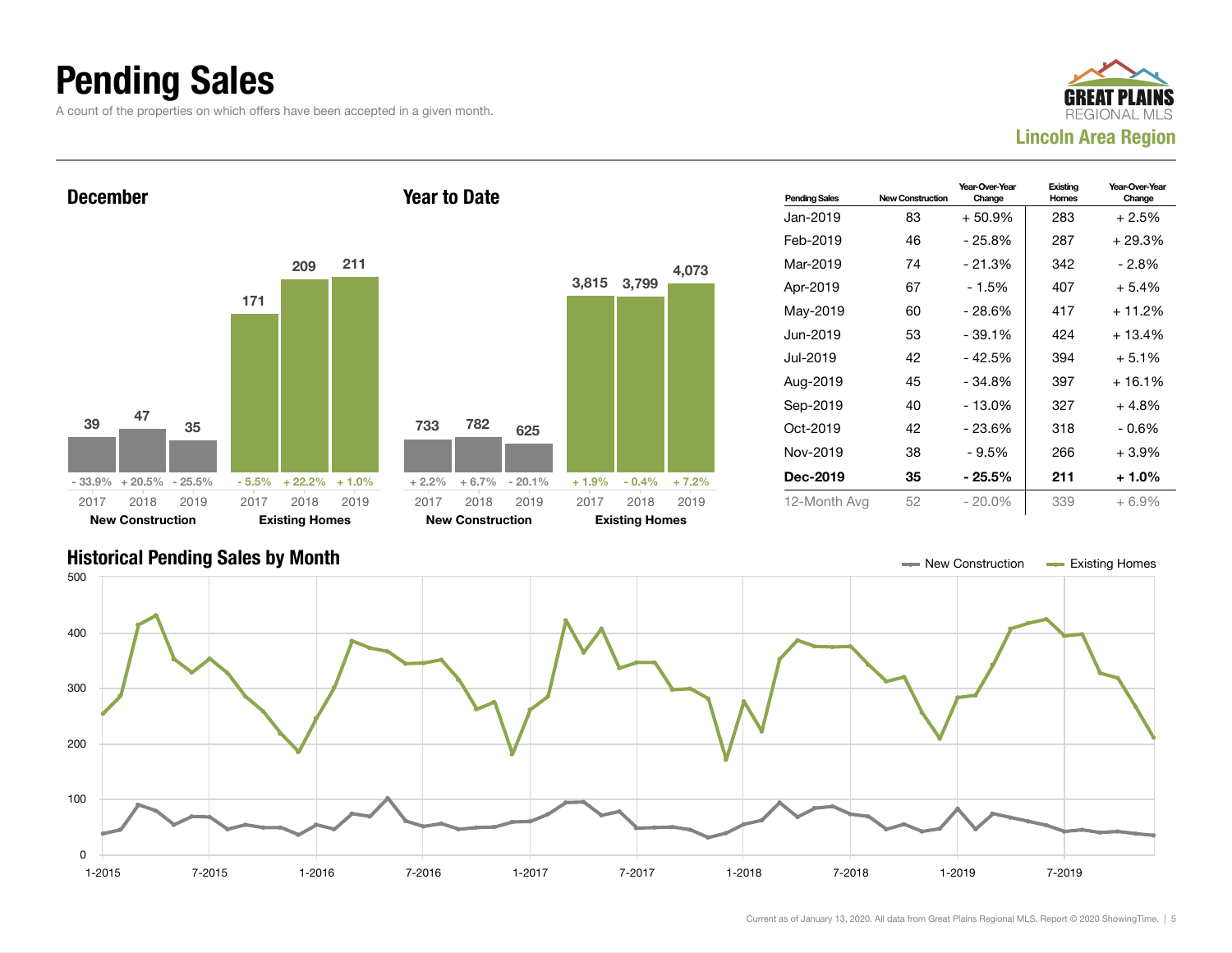### Closed Sales

A count of the actual sales that closed in a given month.





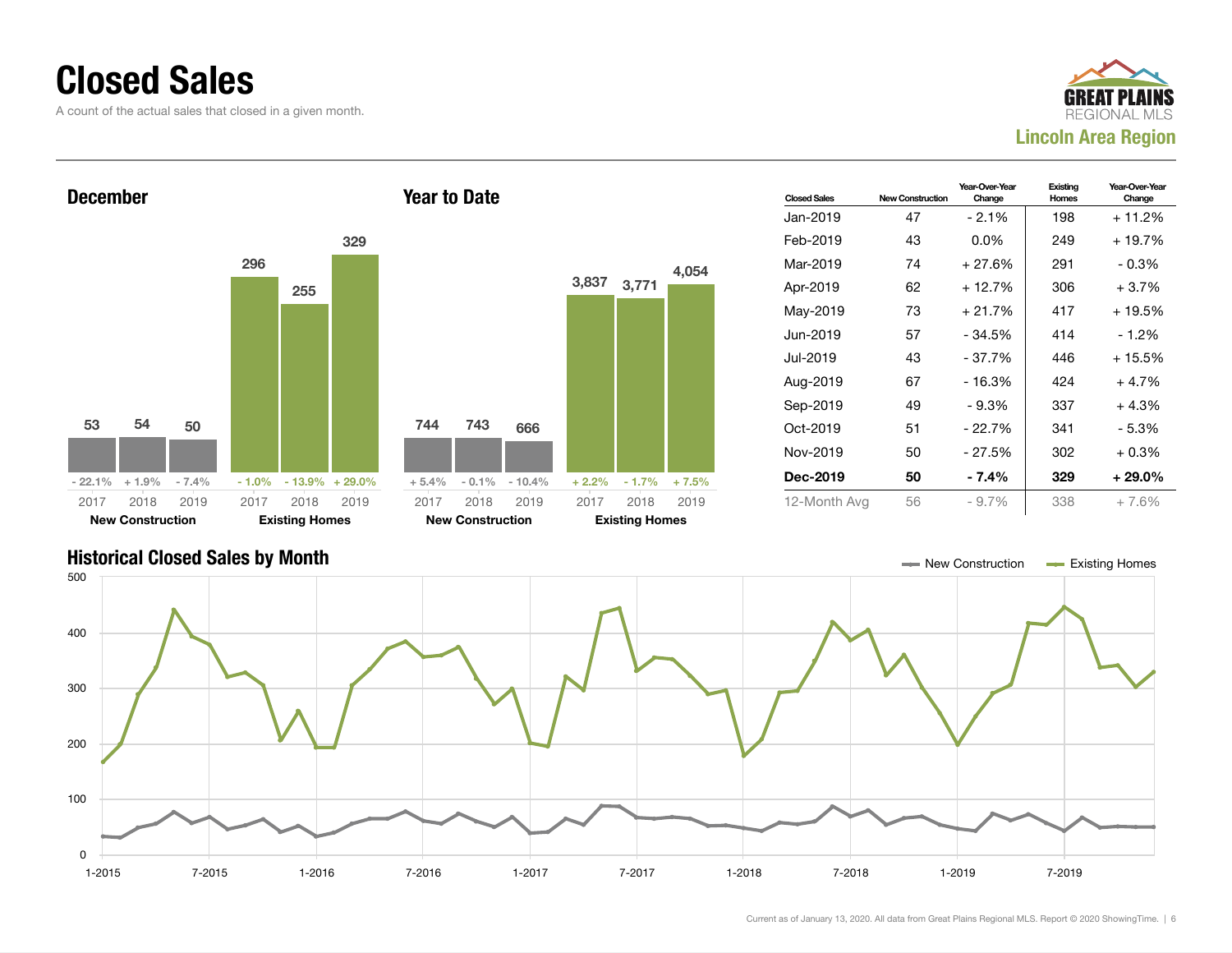### Days on Market Until Sale

Average number of days between when a property is listed and when an offer is accepted in a given month.





| Days on Market | <b>New Construction</b> | Year-Over-Year<br>Change | Existing<br>Homes | Year-Over-Year<br>Change |
|----------------|-------------------------|--------------------------|-------------------|--------------------------|
| Jan-2019       | 38                      | $+5.6%$                  | 36                | $+16.1%$                 |
| Feb-2019       | 50                      | $+35.1%$                 | 33                | - 2.9%                   |
| Mar-2019       | 52                      | $+2.0\%$                 | 33                | $+17.9%$                 |
| Apr-2019       | 79                      | $+25.4%$                 | 26                | $+8.3%$                  |
| May-2019       | 62                      | $+24.0%$                 | 19                | $0.0\%$                  |
| Jun-2019       | 49                      | - 7.5%                   | 20                | $+17.6%$                 |
| Jul-2019       | 45                      | $-34.8%$                 | 15                | $+15.4%$                 |
| Aug-2019       | 55                      | $+5.8\%$                 | 19                | $+11.8%$                 |
| Sep-2019       | 53                      | - 18.5%                  | 17                | - 10.5%                  |
| $Oct-2019$     | 63                      | $+16.7%$                 | 20                | $-9.1%$                  |
| Nov-2019       | 75                      | $+108.3%$                | 21                | $0.0\%$                  |
| Dec-2019       | 62                      | $+10.7%$                 | 29                | $-9.4%$                  |
| 12-Month Avg*  | 57                      | $+9.8%$                  | 23                | $+3.8%$                  |

\* Days on Market for all properties from January 2019 through December 2019. This is not the average of the individual figures above.

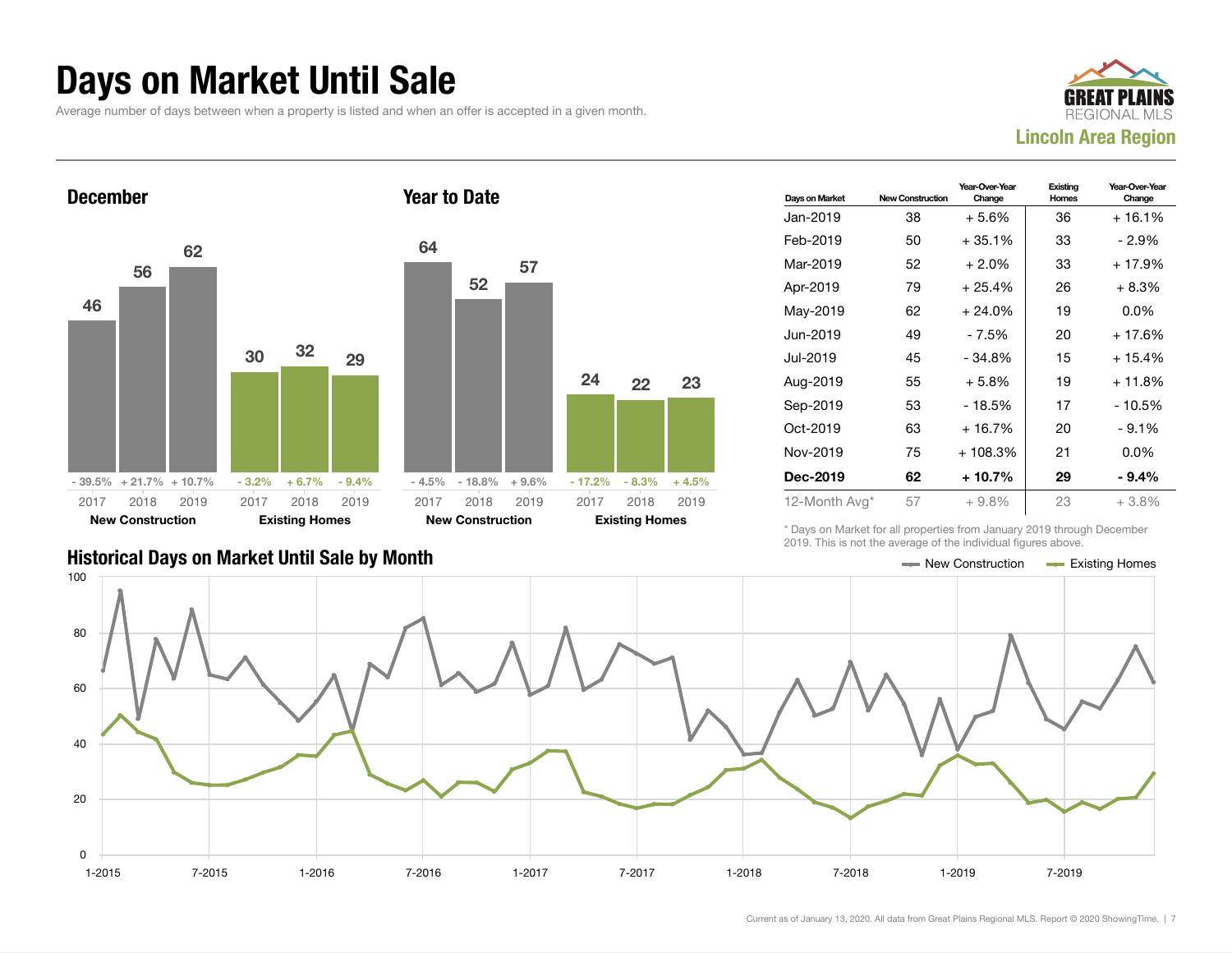### Median Closed Price

Point at which half of the sales sold for more and half sold for less, not accounting for seller concessions, in a given month.

Year to Date



December



| <b>Median Closed Price</b> | <b>New Construction</b> | Year-Over-Year<br>Change | Existina<br>Homes | Year-Over-Year<br>Change |
|----------------------------|-------------------------|--------------------------|-------------------|--------------------------|
| Jan-2019                   | \$301,436               | $+6.0\%$                 | \$176,125         | + 7.8%                   |
| Feb-2019                   | \$291,600               | - 10.2%                  | \$169,000         | - 2.3%                   |
| Mar-2019                   | \$293,250               | - 3.3%                   | \$174,000         | - 2.8%                   |
| Apr-2019                   | \$330,750               | $+9.2%$                  | \$185,000         | + 2.8%                   |
| May-2019                   | \$304,500               | $+7.4%$                  | \$187,500         | + 4.2%                   |
| Jun-2019.                  | \$295,779               | - 3.6%                   | \$200,000         | + 4.7%                   |
| Jul-2019                   | \$302,000               | - 5.6%                   | \$200,000         | + 8.3%                   |
| Aug-2019                   | \$316,900               | $+6.4%$                  | \$189,950         | + 2.7%                   |
| Sep-2019                   | \$315,000               | + 14.5%                  | \$200,000         | + 11.2%                  |
| Oct-2019                   | \$321,800               | $+9.6%$                  | \$192,000         | + 7.9%                   |
| Nov-2019                   | \$327,818               | $+16.0%$                 | \$182,625         | + 1.5%                   |
| Dec-2019                   | \$309,003               | + 11.1%                  | \$190,000         | + 5.6%                   |
| 12-Month Avg*              | \$309,900               | $+6.3%$                  | \$189,000         | $+5.0\%$                 |

\* Median Closed Price for all properties from January 2019 through December 2019. This is not the average of the individual figures above.

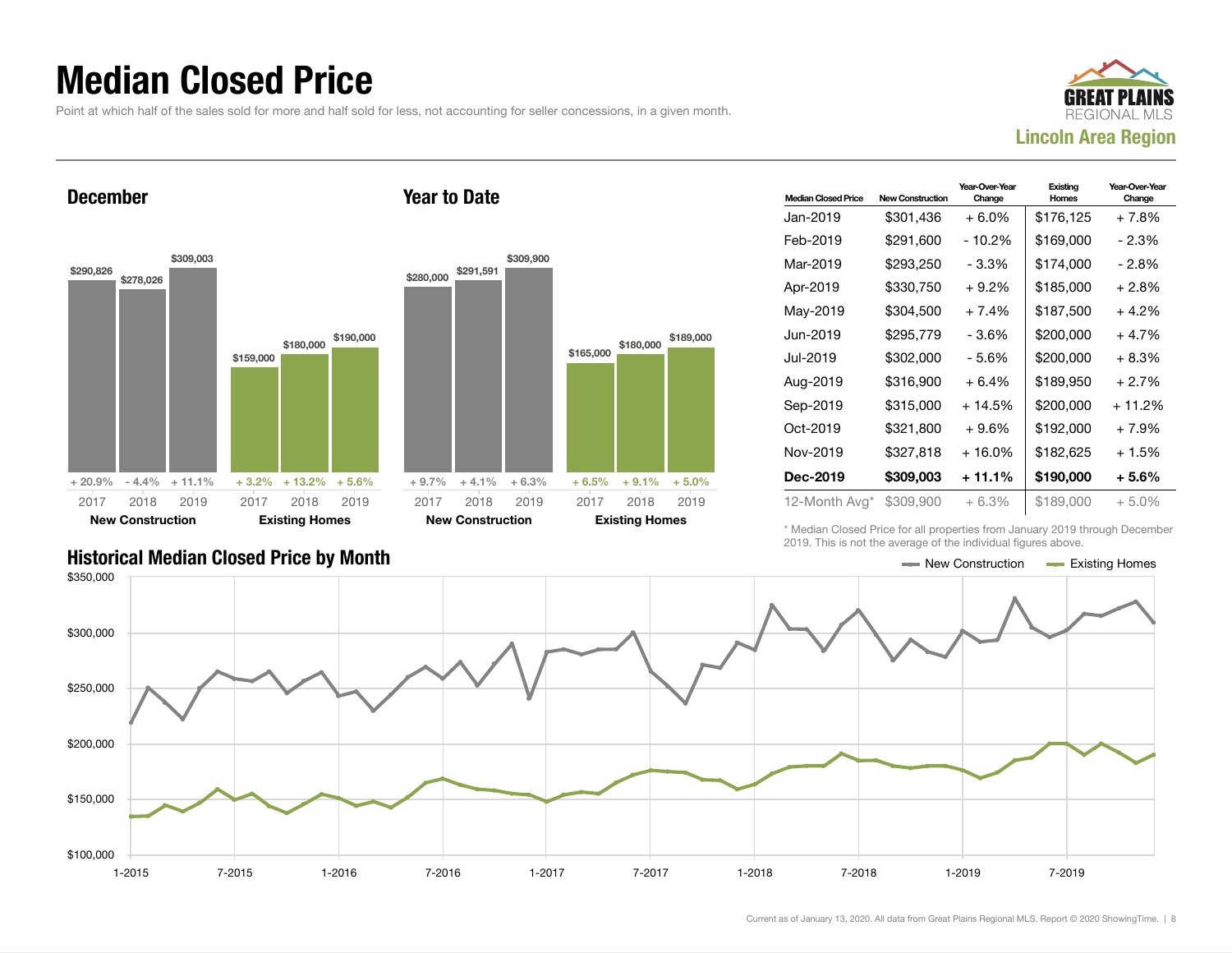### Average Closed Price

Average sales price for all closed sales, not accounting for seller concessions, in a given month.



December



Year to Date

| <b>Average Closed Price</b> | <b>New Construction</b> | Year-Over-Year<br>Change | Existing<br>Homes | Year-Over-Year<br>Change |
|-----------------------------|-------------------------|--------------------------|-------------------|--------------------------|
| Jan-2019                    | \$298,944               | $+1.2\%$                 | \$203,499         | $+3.7%$                  |
| Feb-2019                    | \$298,336               | - 10.5%                  | \$200,338         | - 3.6%                   |
| Mar-2019                    | \$307,458               | $+3.9%$                  | \$205,647         | $-0.1\%$                 |
| Apr-2019                    | \$320,708               | + 8.4%                   | \$207.629         | - 1.8%                   |
| May-2019                    | \$315,621               | $+0.4%$                  | \$218,820         | $-0.9\%$                 |
| Jun-2019.                   | \$325,300               | $+5.9\%$                 | \$246,499         | $+10.1%$                 |
| Jul-2019                    | \$315,441               | - 2.9%                   | \$223,238         | +3.9%                    |
| Aug-2019                    | \$312,565               | - 3.8%                   | \$220,880         | $-1.4%$                  |
| Sep-2019                    | \$323,980               | + 16.6%                  | \$232,147         | + 8.3%                   |
| Oct-2019                    | \$338,741               | $+11.0%$                 | \$221,332         | $+12.2%$                 |
| Nov-2019                    | \$332,739               | + 12.5%                  | \$214.012         | $+2.7%$                  |
| Dec-2019                    | \$319,517               | $+4.3%$                  | \$221,914         | + 9.4%                   |
| 12-Month Avg*               | \$317,396               | $+3.4\%$                 | \$219,886         | $+3.7\%$                 |

\* Average Closed Price for all properties from January 2019 through December 2019. This is not the average of the individual figures above.



#### Historical Average Closed Price by Month  $\blacksquare$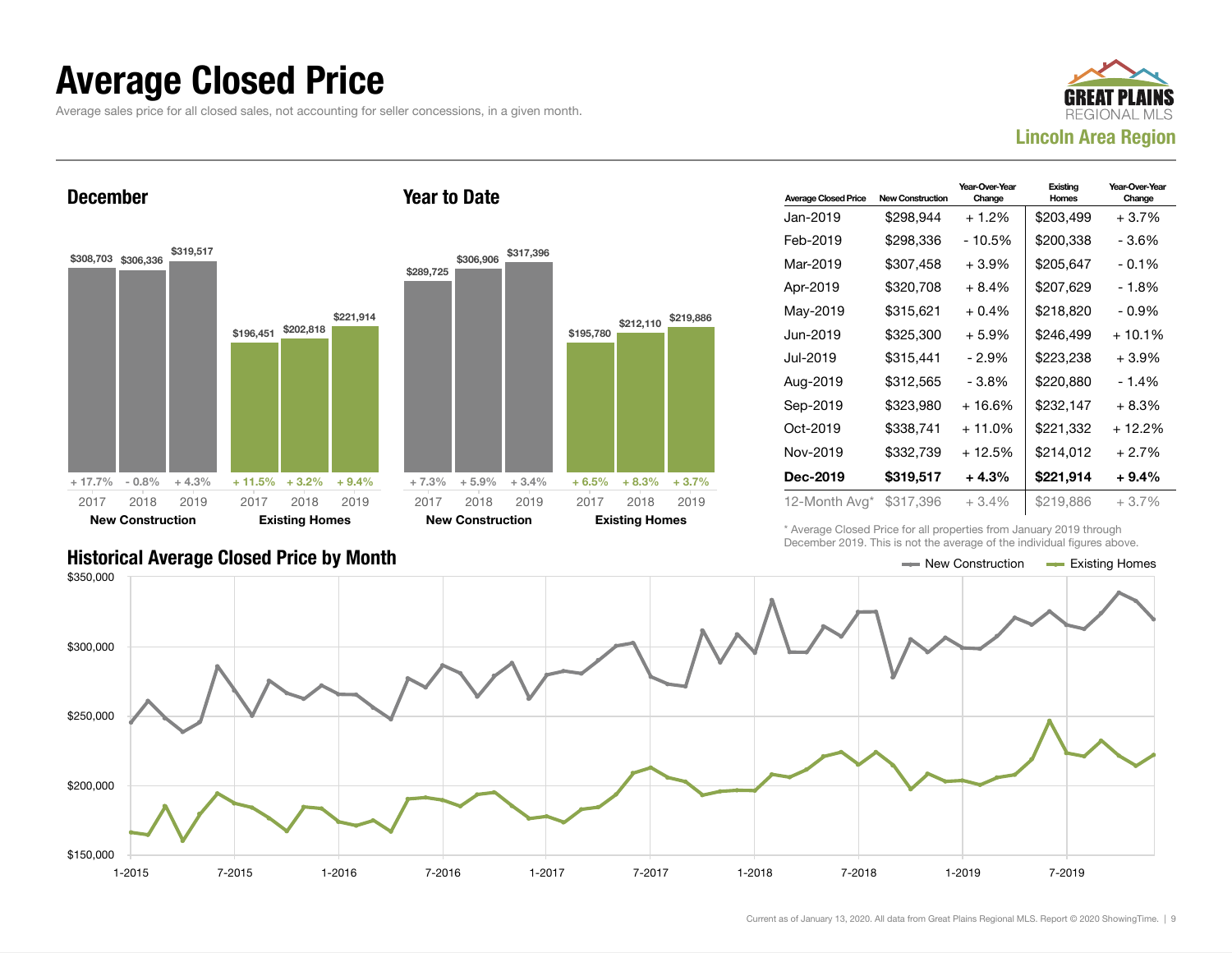### Percent of List Price Received

Percentage found when dividing a property's sales price by its most recent list price, then taking the average for all properties sold in a given month, not accounting for seller concessions.





| Pct. of List Price<br>Received | <b>New Construction</b> | Year-Over-Year<br>Change | Existing<br>Homes | Year-Over-Year<br>Change |
|--------------------------------|-------------------------|--------------------------|-------------------|--------------------------|
| Jan-2019                       | 100.2%                  | - 0.9%                   | 97.7%             | $+0.1%$                  |
| Feb-2019                       | 100.5%                  | $+0.3\%$                 | 97.7%             | - 0.7%                   |
| Mar-2019                       | 100.5%                  | $-0.7\%$                 | 98.0%             | - 1.2%                   |
| Apr-2019                       | 100.5%                  | $+0.4%$                  | 98.5%             | - 0.6%                   |
| Mav-2019                       | 101.3%                  | $+0.7\%$                 | 99.5%             | $-0.4%$                  |
| Jun-2019                       | 100.9%                  | $+0.2\%$                 | 99.4%             | $+0.1%$                  |
| Jul-2019                       | 100.2%                  | $-0.5%$                  | 98.9%             | $-0.7%$                  |
| Aug-2019                       | 100.1%                  | $-0.3%$                  | 98.3%             | $-0.9%$                  |
| Sep-2019                       | 101.2%                  | $+0.1%$                  | 98.3%             | $-0.6%$                  |
| Oct-2019                       | 100.6%                  | $-0.5%$                  | 98.2%             | $+0.3%$                  |
| Nov-2019                       | 100.6%                  | $+0.9%$                  | 97.9%             | $+0.1\%$                 |
| Dec-2019                       | 100.6%                  | $+0.4\%$                 | 97.8%             | $+0.5%$                  |
| 12-Month Avg*                  | 100.6%                  | $+0.0\%$                 | 98.5%             | $-0.4%$                  |

\* Pct. of List Price Received for all properties from January 2019 through December 2019. This is not the average of the individual figures above.



#### Historical Percent of List Price Received by Month New Construction According Homes Existing Homes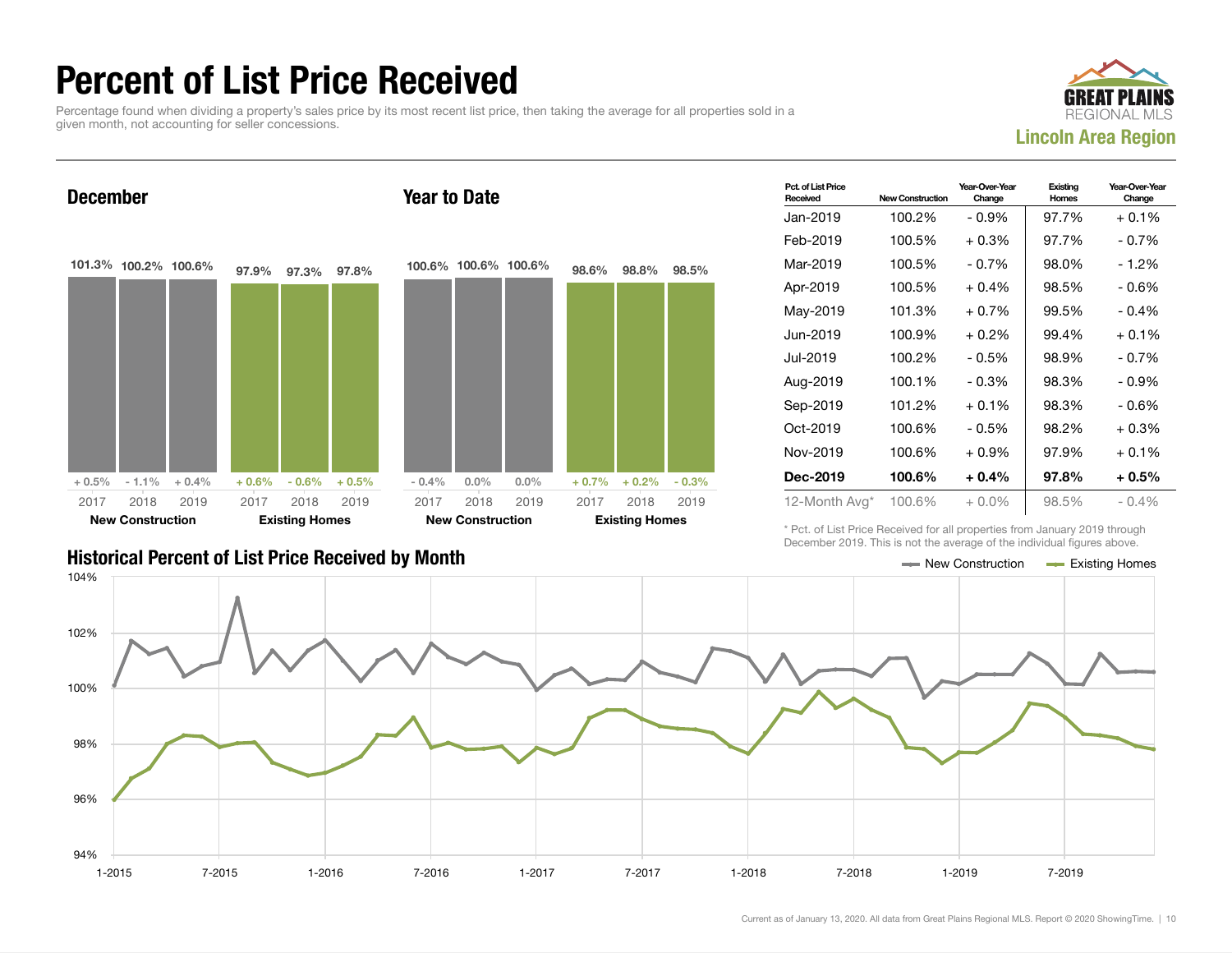## Housing Affordability Index

This index measures housing affordability for the region. For example, an index of 120 means the median household income is 120% of what is necessary to qualify for the median-priced home under prevailing interest rates. A higher number means greater affordability.



December 113 113 102 - 11.7% 0.0% - 9.7% 207 175 166 + 3.5% - 15.5% - 5.1% 2017 New Construction 2018 2019 2017 Existing Homes 2018 2019 Year to Date 118 108 102 - 2.5% - 8.5% - 5.6% 199 175 167 0.0% - 12.1% - 4.6% 2017 New Construction 2018 2019 2017 Existing Homes 2018 2019

| <b>Affordability Index</b> | <b>New Construction</b> | Year-Over-Year<br>Change | Existing<br>Homes | Year-Over-Year<br>Change |
|----------------------------|-------------------------|--------------------------|-------------------|--------------------------|
| Jan-2019                   | 104                     | - 7.1%                   | 179               | $-8.2\%$                 |
| Feb-2019                   | 108                     | $+10.2\%$                | 186               | $+1.1\%$                 |
| Mar-2019                   | 107                     | $+2.9\%$                 | 181               | $+2.3%$                  |
| Apr-2019                   | 95                      | - 7.8%                   | 170               | $-1.7%$                  |
| May-2019                   | 103                     | - 6.4%                   | 168               | $-2.9\%$                 |
| Jun-2019                   | 106                     | $+3.9\%$                 | 157               | $-4.3%$                  |
| Jul-2019.                  | 104                     | $+6.1%$                  | 157               | - 7.6%                   |
| Aug-2019                   | 99                      | - 5.7%                   | 166               | - 1.8%                   |
| Sep-2019                   | 100                     | - 12.3%                  | 157               | $-9.8\%$                 |
| Oct-2019                   | 98                      | $+1.0%$                  | 164               | $+2.5%$                  |
| Nov-2019                   | 96                      | - 6.8%                   | 172               | $+6.8\%$                 |
| Dec-2019                   | 102                     | $-9.7\%$                 | 166               | $-5.1\%$                 |
| 12-Month Avg               | 102                     | $-2.9%$                  | 169               | $-2.3%$                  |

#### Historical Housing Affordability Index by Month New Construction Existing Homes

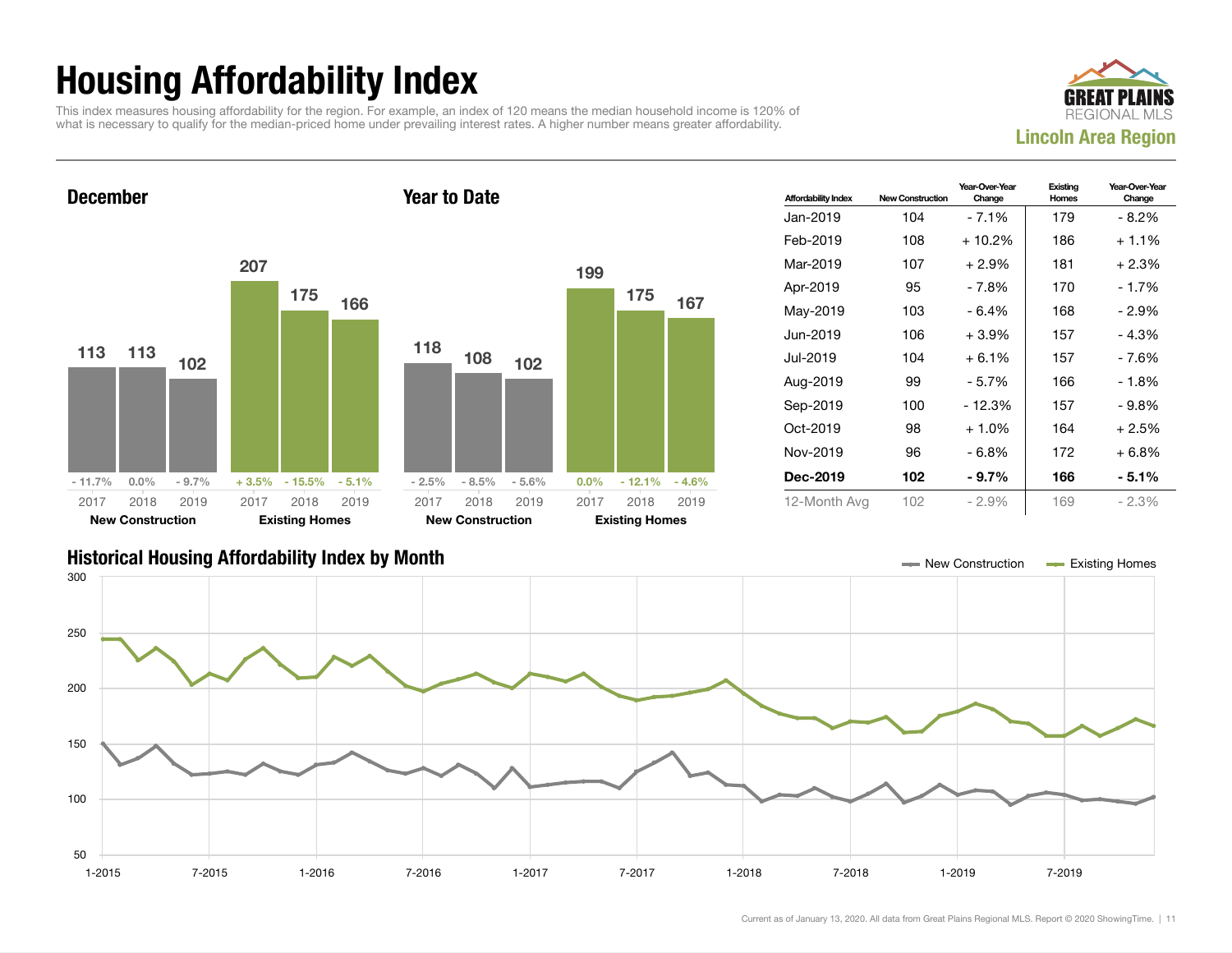### Inventory of Homes for Sale

The number of properties available for sale in active status at the end of a given month.





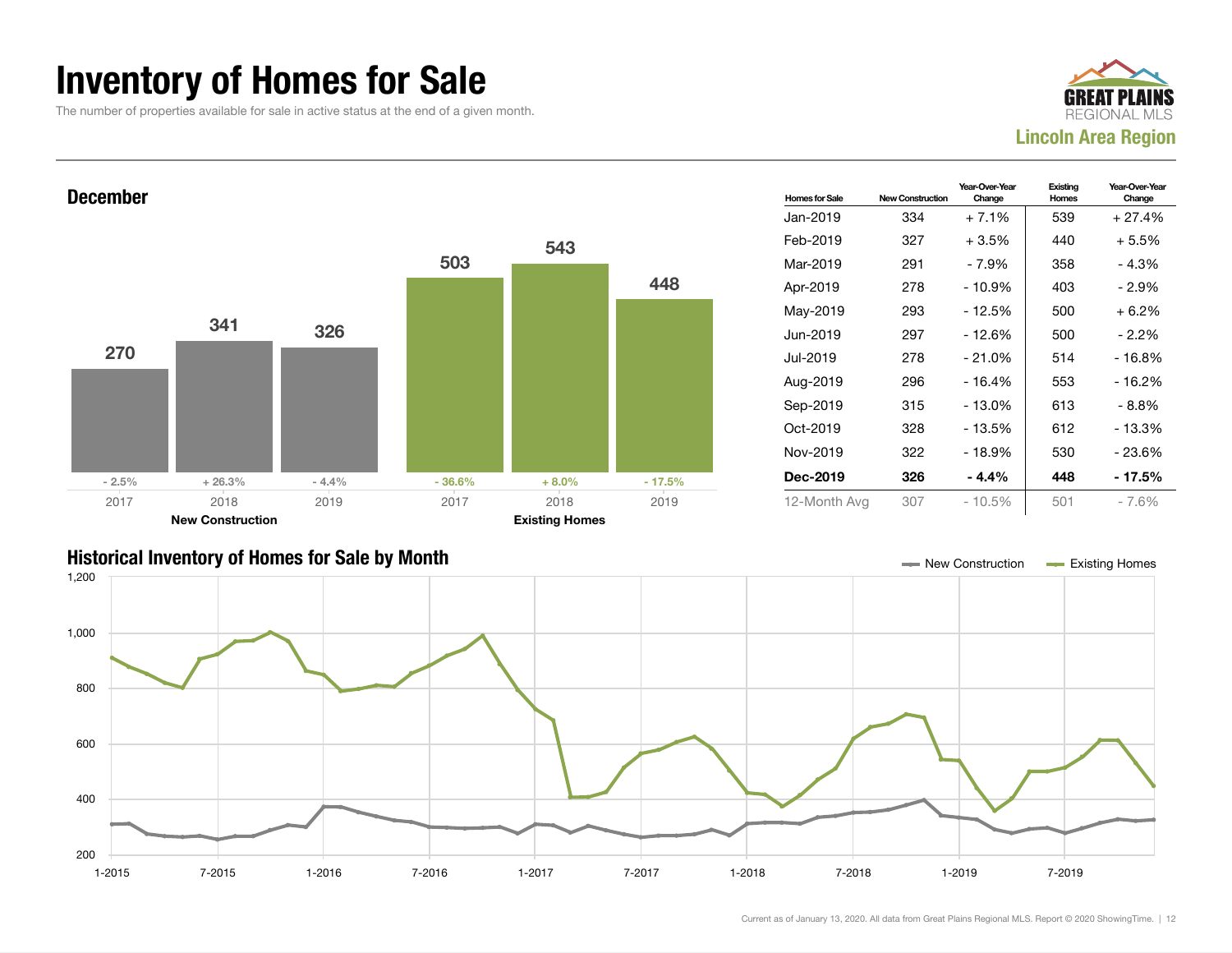### Months Supply of Inventory

The inventory of homes for sale at the end of a given month, divided by the average monthly pending sales from the last 12 months.



#### December 4.4 5.2 6.3  $-4.3\%$  + 18.2% + 21.2% 1.6 1.7 1.3  $-36.0\%$   $+6.3\%$   $-23.5\%$ 2017 New Construction 2018 2019 2017 Existing Homes 2018 2019

| <b>Months Supply</b> | <b>New Construction</b> | Year-Over-Year<br>Change | Existing<br>Homes | Year-Over-Year<br>Change |
|----------------------|-------------------------|--------------------------|-------------------|--------------------------|
| Jan-2019             | 4.9                     | - 3.9%                   | 1.7               | $+30.8\%$                |
| Feb-2019             | 4.9                     | - 7.5%                   | 1.4               | $+7.7%$                  |
| Mar-2019             | 4.5                     | $-15.1%$                 | 1.1               | - 8.3%                   |
| Apr-2019             | 4.3                     | $-20.4%$                 | 1.2               | - 7.7%                   |
| May-2019             | 4.7                     | - 17.5%                  | 1.5               | $0.0\%$                  |
| Jun-2019             | 5.0                     | $-12.3%$                 | 1.5               | - 6.3%                   |
| Jul-2019             | 4.9                     | $-14.0%$                 | 1.5               | $-25.0%$                 |
| Aug-2019             | 5.4                     | - 3.6%                   | 1.6               | - 23.8%                  |
| Sep-2019             | 5.8                     | $0.0\%$                  | 1.8               | $-14.3%$                 |
| Oct-2019             | 6.1                     | $+1.7%$                  | 1.8               | $-18.2%$                 |
| Nov-2019             | 6.1                     | - 1.6%                   | 1.6               | $-27.3%$                 |
| Dec-2019             | 6.3                     | $+21.2%$                 | 1.3               | - 23.5%                  |
| 12-Month Avg*        | 5.2                     | $-6.2\%$                 | 1.5               | - 12.7%                  |

\* Months Supply for all properties from January 2019 through December 2019. This is not the average of the individual figures above.